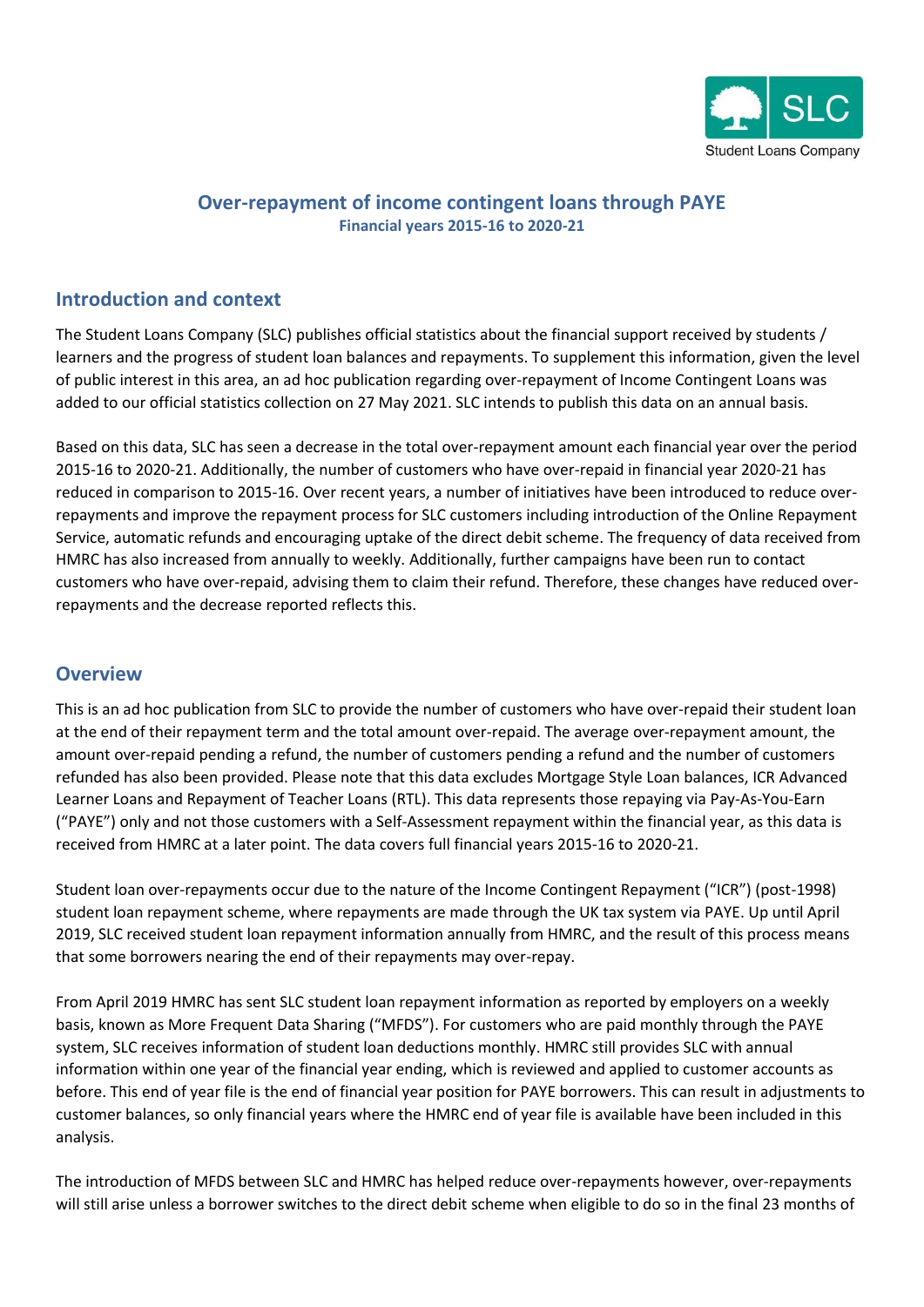loan repayment. SLC writes to every customer when they are within 12 months from repaying their balance inviting them to switch to direct debit payments to avoid over-repaying. At four and seven weeks later, a reminder email and SMS message will be sent to the customer. Therefore, it is important that contact details are kept up to date (as borrowers are required to do under the terms and conditions of their loans, please refer to ou[r Customer](https://www.gov.uk/government/publications/slc-customer-compliance-statement-of-intent/slc-customer-compliance-statement-of-intent#customer-commitment-by-slc)  [Compliance Statement of Intent](https://www.gov.uk/government/publications/slc-customer-compliance-statement-of-intent/slc-customer-compliance-statement-of-intent#customer-commitment-by-slc) for details) to allow this. Once the borrower has repaid the set amount over the agreed time via direct debit, the balance will be cleared, and an over-repayment avoided. In the financial year 2020- 21, the take-up of the direct debit scheme was 23% of eligible customers.

If a borrower does not respond to the offer of the direct debit scheme, they will be sent another letter 3 months from the date they will repay in full, advising them to contact SLC and repay the remainder of their loan. Otherwise, when the next or subsequent repayment file received from HMRC is applied to their account it can create a credit balance. SLC will then instruct HMRC to issue a Stop Notice to the employer to advise them to stop taking deductions.

The process to initiate over-repayment refunds is automated, in that when a borrower fully repays and goes into a credit balance, we automatically contact them to notify them that they are due a refund. Customers should then contact SLC to claim their refund. Where no contact is made by the customer, if their bank details are verified, SLC will automatically refund credit balances of up to the value of £3,000 on a monthly basis. SLC depends on borrowers keeping their details up to date and if borrowers fail to notify SLC of any changes to their contact details, this can delay any refunds due being issued. Additionally, where no contact was possible, over-repayments of £25 or less are written off. Customers can request for this to be reversed.

SLC launched the Online Repayment Service ("ORS") in July 2020, which is designed to enable borrowers to better manage the end of their repayment journey. Customers can [sign into ORS](https://www.gov.uk/sign-in-to-manage-your-student-loan-balance) on GOV.UK. Through ORS, borrowers can update their contact details and will have greater visibility of the final stages of their loan repayment. This will enable them to make the decision to join the direct debit scheme at the right time. Borrowers can see whether they have over-repaid/are in credit by visiting ORS. If the outstanding balance is a minus figure, borrowers should get in touch for a refund but should check online in the first instance. Further information on claiming a refund can be found on GOV.UK unde[r getting a refund.](https://www.gov.uk/repaying-your-student-loan/getting-a-refund)

The data shows a total count for UK domiciled students funded by Student Finance England, Student Finance Wales, Student Finance Northern Ireland and the Student Awards Agency Scotland. The time period covered by the publication is from 2015-16 to 2020-21. This data includes Plan 1, Plan 2 and Postgraduate Loan repayment plans. Plan 2 customers entered repayment in 2016. Information on which repayment plan you are on can be found in the [repaying your student loan](https://www.gov.uk/repaying-your-student-loan/which-repayment-plan-you-are-on) section of GOV.UK.

## **What can you use these statistics for?**

These statistics can be used as a reference to the number of Student Loans Company (SLC) customers who made over-repayments at the end of the financial years 2015-16 to 2020-21, the total amount over-repaid, the average over-repayment, the amount pending a refund, the number of SLC customers pending a refund and the number of customers refunded.

The data used in this publication is sourced from Student Loans Company's 'Customer Ledger Account Servicing System' (CLASS). This system only holds information on borrowers who have received funding from SLC. Due to this, these statistics cannot be used to analyse trends or to draw conclusions regarding the full UK education funding landscape.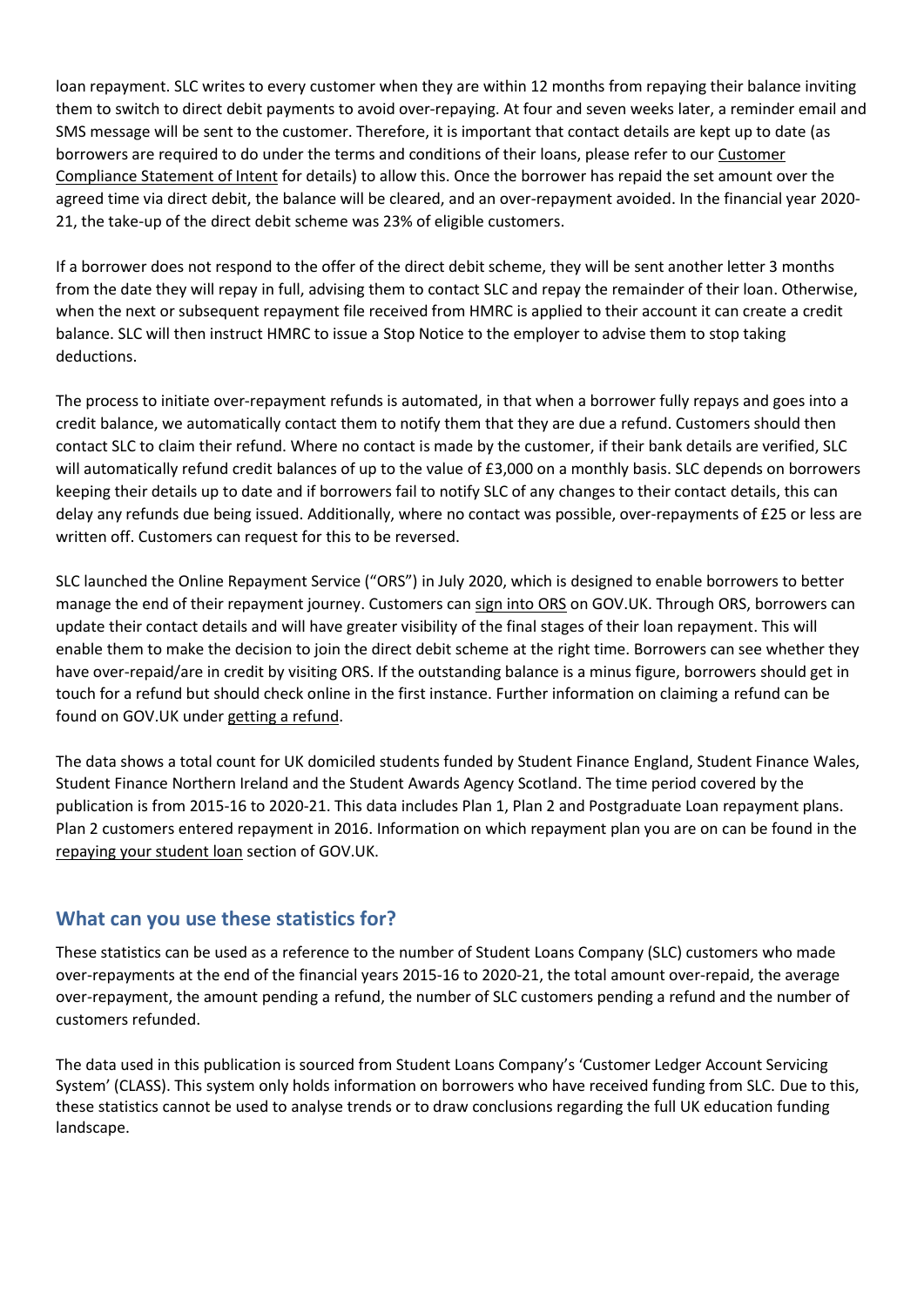# **Caveats and data definitions**

- The data excludes Mortgage Style loan balances, ICR Advanced Learner Loans, Repayment of Teacher Loans (RTL) and customers with a Self-Assessment repayment within the financial year.
- Balances at the start of the financial year are based on customer's interest transactions records and balances across the financial year are calculated from the starting balance along with the customer's account transactions. This means that where the 'Total Over-Repaid Amount' and 'Over-Repaid Pending Refund' figures are quoted, the difference is not necessarily the refund amount. All other account activity will be captured including write-offs, other payments etc.
- Customers are only counted as over-repaying when their credit balance exceeds £5 and so if a customer goes further into credit by more than £5 within a financial year then they will be included.
- A customer is only counted once in each financial year.
- Customers who are in credit by at least £5 and who over-repay by more than £5 in successive years will be counted in each of those years.
- Customers must have made a PAYE repayment within the financial year.
- The 'Total Over-Repaid Amount' is the total PAYE repaid amount causing a customer's balance to go into/further into credit. Where a customer's balance is in debit & a PAYE puts them into credit, only the credit causing part of the repayment is included.
- The 'Average Over-Repayment' is the mean given by 'Total Over-Repaid Amount' divided by 'No. of Customers'.

## **Results**

**Figure 1: Total over-repayment amount, total number of customers who made an over-repayment, average overrepayment amount, total amount over-repaid pending refund, total number of customers pending a refund and total number of customers refunded for financial years 2015-16 to 2020-21 – all domiciles**

*Coverage: Students domiciled in the UK and EU in repayment of a student loan(s)* Effective date: 31 January 2022

| <b>Financial year of</b> | <b>Total over-repaid</b> |            | No. of           | <b>Average over-</b> |     | Over-repaid |                | <b>No. of customers</b> | <b>No. of customers</b> |
|--------------------------|--------------------------|------------|------------------|----------------------|-----|-------------|----------------|-------------------------|-------------------------|
| repayment                | amount                   |            | <b>customers</b> | repayment            |     |             | pending refund | pending refund          | refunded                |
| 2015-16                  |                          | 53,571,099 | 88,450           |                      | 606 |             | 5,232,667      | 6,967                   | 81,483                  |
| 2016-17                  |                          | 51,746,875 | 87,219           | £                    | 593 | Æ           | 4,974,809      | 7,088                   | 80,131                  |
| 2017-18                  |                          | 38,739,739 | 69,867           | £                    | 554 | £           | 4,361,135      | 5.901                   | 63,966                  |
| 2018-19                  |                          | 29,297,569 | 52,215           | £                    | 561 | Æ           | 4,379,130      | 5,250                   | 46,965                  |
| 2019-20                  |                          | 23,174,230 | 54,606           | £                    | 424 | £           | 3,088,318      | 9.486                   | 45,120                  |
| 2020-21                  |                          | 16,989,478 | 45,264           |                      | 375 |             | 1,671,314      | 20,494*                 | 24,770                  |

#### **Note:**

\*In FY 2020-21, as there has been a shorter period since the customer has gone into over-repayment, fewer customers will have had their bank details verified as part of the refund process. Therefore, the number of customers pending a refund is still very high in comparison to previous years

Domiciles included: England, EU (Outside UK), Northern Ireland, Scotland, Wales and Mixed.

Mixed domiciled refers to customers who have received funding through two or more funding bodies.

Any movement from previously released figures in this area are resulting from late posting of transactions, adjustments or reversals occurring after run date.

Constituent parts (Figure 2) may not add to totals due to rounding.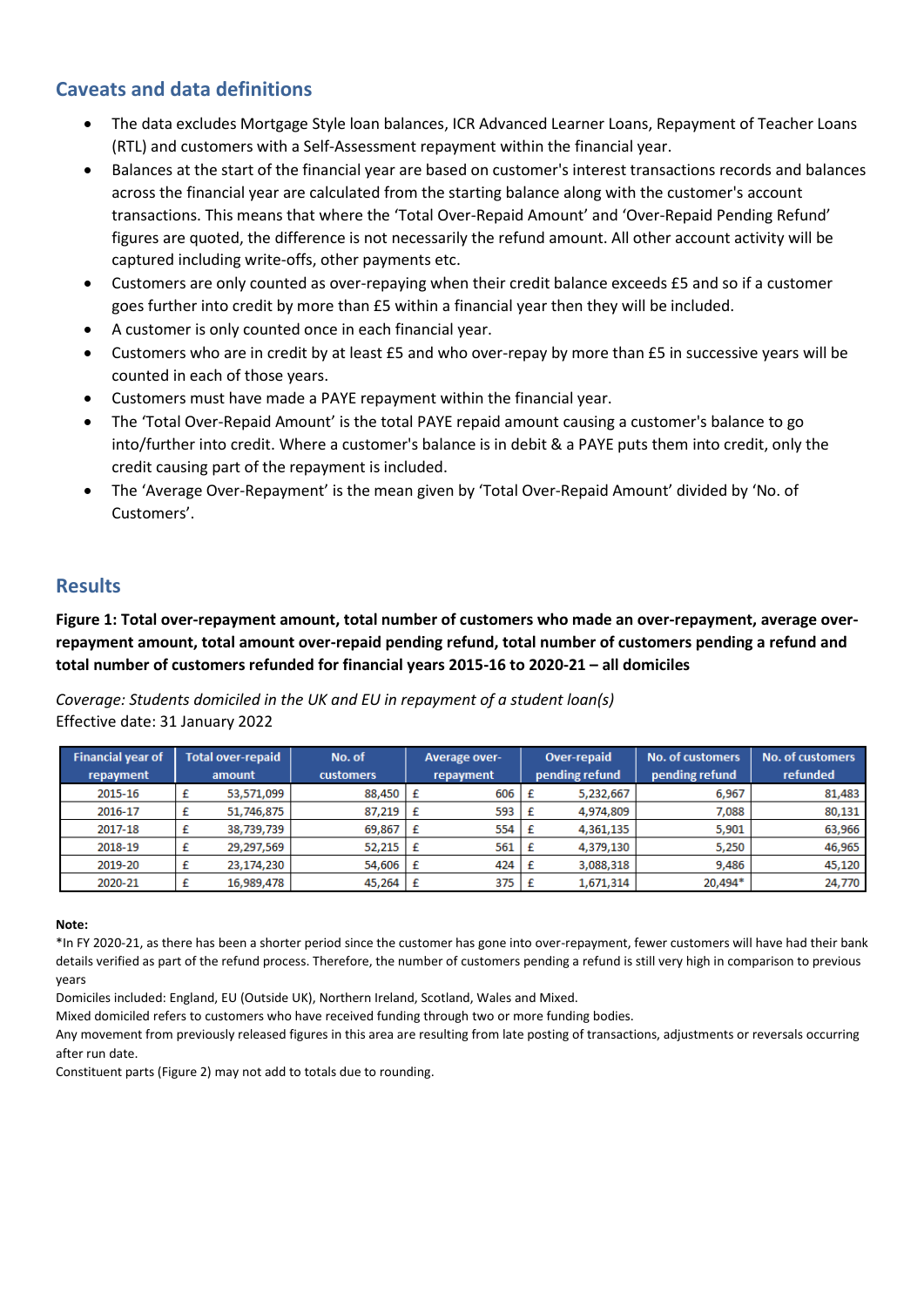### **Figure 2: Total over-repayment amount, total number of customers who made an over-repayment, average overrepayment amount, total amount over-repaid pending refund, total number of customers pending a refund and total number of customers refunded for financial years 2015-16 to 2020-21 - by domicile**

*Coverage: Students domiciled in UK and EU in repayment of a student loan(s) – by domicile* Effective date: 31 January 2022

| <b>Domicile</b> | <b>Financial year</b> |        | <b>Total over-repaid</b> | No. of    |   | <b>Average over-</b> |   | <b>Over-repaid</b> | No. of customers | <b>No. of customers</b> |  |
|-----------------|-----------------------|--------|--------------------------|-----------|---|----------------------|---|--------------------|------------------|-------------------------|--|
|                 |                       | amount |                          | customers |   | repayment            |   | pending refund     | pending refund   | refunded                |  |
| England         | 2015-16               | £      | 42,618,902               | 67,550    | £ | 631                  | £ | 3,939,839          | 4,797            | 62,753                  |  |
|                 | 2016-17               | £      | 40,240,165               | 65,202    | £ | 617                  | £ | 3,574,373          | 4,728            | 60,474                  |  |
|                 | 2017-18               | £      | 27,730,687               | 48,207    | £ | 575                  | £ | 2,785,591          | 3,581            | 44,626                  |  |
|                 | 2018-19               | £      | 19,152,901               | 32,304    | £ | 593                  | £ | 2,665,885          | 2,980            | 29,324                  |  |
|                 | 2019-20               | £      | 15,777,206               | 34,209    | £ | 461                  | £ | 1,880,318          | 5,691            | 28,518                  |  |
|                 | 2020-21               | £      | 12,020,898               | 29,939    | £ | 402                  | £ | 1,093,365          | 13,734           | 16,205                  |  |
|                 | 2015-16               | £      | 1,756,088                | 3,023     | £ | 581                  | £ | 133,963            | 281              | 2,742                   |  |
|                 | 2016-17               | £      | 2,001,466                | 3,347     | £ | 598                  | £ | 164,420            | 303              | 3,044                   |  |
| Northern        | 2017-18               | £      | 1,994,914                | 3,344     | £ | 597                  | £ | 167,583            | 294              | 3,050                   |  |
| Ireland         | 2018-19               | £      | 1,777,668                | 2,995     | £ | 594                  | £ | 178,109            | 263              | 2,732                   |  |
|                 | 2019-20               | £      | 1,513,496                | 3,112     | £ | 486                  | £ | 165,358            | 539              | 2,573                   |  |
|                 | 2020-21               | £      | 1,225,190                | 2,724     | £ | 450                  | £ | 64,613             | 1,105            | 1,619                   |  |
|                 | 2015-16               | £      | 6,297,259                | 13,073    | £ | 482                  | £ | 880,880            | 1,451            | 11,622                  |  |
| Scotland        | 2016-17               | £      | 6,331,538                | 13,425    | £ | 472                  | £ | 970,212            | 1,600            | 11,825                  |  |
|                 | 2017-18               | £      | 5,692,820                | 12,951    | £ | 440                  | £ | 1,034,982          | 1,511            | 11,440                  |  |
|                 | 2018-19               | £      | 5,159,826                | 11,844    | £ | 436                  | £ | 1,105,432          | 1,474            | 10,370                  |  |
|                 | 2019-20               | £      | 3,392,282                | 11,890    | £ | 285                  | £ | 731,811            | 2,321            | 9,569                   |  |
|                 | 2020-21               | £      | 1,706,971                | 8,062     | £ | 212                  | £ | 369,239            | 3,632            | 4,430                   |  |
| Wales           | 2015-16               | £      | 2,370,982                | 4,049     | £ | 586                  | £ | 191,471            | 353              | 3,696                   |  |
|                 | 2016-17               | £      | 2,517,717                | 4,291     | £ | 587                  | £ | 191,119            | 362              | 3,929                   |  |
|                 | 2017-18               | £      | 2,534,428                | 4,313     | £ | 588                  | £ | 277,773            | 420              | 3,893                   |  |
|                 | 2018-19               | £      | 2,378,911                | 3,951     | £ | 602                  | £ | 314,555            | 420              | 3,531                   |  |
|                 | 2019-20               | £      | 1,811,040                | 4,125     | £ | 439                  | £ | 207,060            | 681              | 3,444                   |  |
|                 | 2020-21               | £      | 1,510,452                | 3,273     | £ | 461                  | £ | 76,552             | 1,370            | 1,903                   |  |
| EU (Outside UK) | 2015-16               | £      | 464,010                  | 662       | £ | 701                  | £ | 66,036             | 76               | 586                     |  |
|                 | 2016-17               | £      | 596,589                  | 843       | £ | 708                  | £ | 67,184             | 80               | 763                     |  |
|                 | 2017-18               | £      | 718,970                  | 939       | £ | 766                  | £ | 85,671             | 83               | 856                     |  |
|                 | 2018-19               | £      | 731,364                  | 999       | £ | 732                  | £ | 103,676            | 98               | 901                     |  |
|                 | 2019-20               | £      | 588,342                  | 1,118     | £ | 526                  | £ | 91,104             | 219              | 899                     |  |
|                 | 2020-21               | £      | 448,868                  | 1,100     | £ | 408                  | £ | 62,292             | 574              | 526                     |  |
| Mixed           | 2015-16               | £      | 63,858                   | 93        | £ | 687                  | £ | 20,479             | 9                | 84                      |  |
|                 | 2016-17               | £      | 59,400                   | 111       | £ | 535                  | £ | 7,502              | 15               | 96                      |  |
|                 | 2017-18               | £      | 67,921                   | 113       | £ | 601                  | £ | 9,534              | 12               | 101                     |  |
|                 | 2018-19               | £      | 96,899                   | 122       | £ | 794                  | £ | 11,472             | 15               | 107                     |  |
|                 | 2019-20               | £      | 91,864                   | 152       | £ | 604                  | £ | 12,666             | 35               | 117                     |  |
|                 | 2020-21               | £      | 77,098                   | 166       | £ | 464                  | £ | 5,252              | 79               | 87                      |  |

#### **Note:**

Mixed domiciled refers to customers who have received funding through two or more funding bodies.

Any movement from previously released figures in this area are resulting from late posting of transactions, adjustments or reversals occurring after run date.

## **Definitions**

| Domicile | The country in which the applicant would normally reside in the three years prior to<br>the start of the course.                             |
|----------|----------------------------------------------------------------------------------------------------------------------------------------------|
|          | Over-repayment occurs when a customer is repaying through the PAYE system and<br>Over-Repayment their balance goes into/further into credit. |